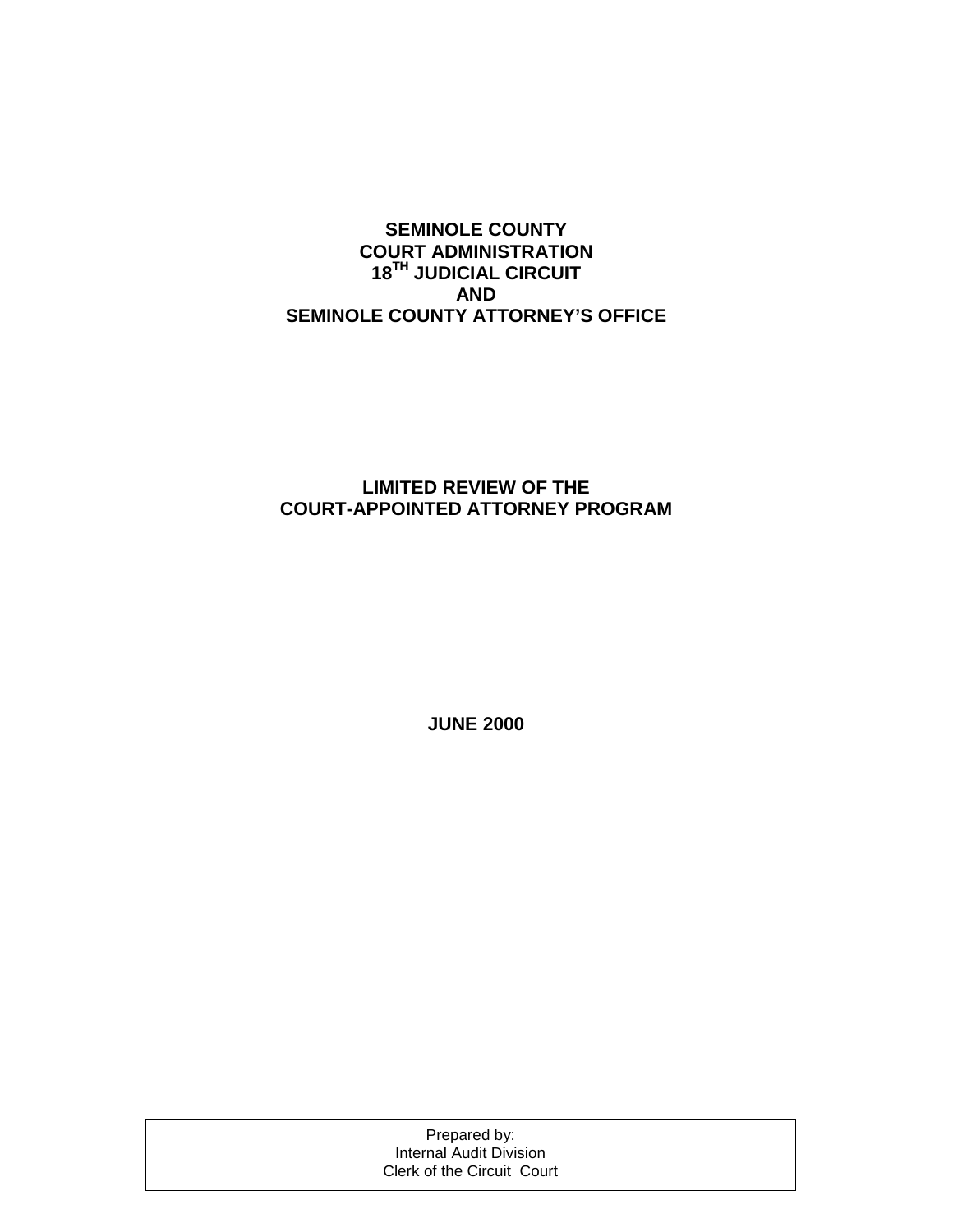June 15, 2000

The Honorable Carlton Henley, Chairman The Board of County Commissioners Seminole County, Florida 1101 East First Street Sanford, FL 32771

Dear Mr. Chairman:

 I am very pleased to present you with the attached audit of the Seminole County Court-Appointed Attorney Program. Management's responses have been incorporated into the final report.

 I would like to thank management and staff of Court Administration, the Department of Fiscal Services and the County Attorney's Office for their cooperation and assistance throughout the course of the audit. Their assistance is deeply appreciated.

With warmest personal regards, I am

Most cordially,

 Maryanne Morse Clerk of the Circuit Court Seminole County

| Prepared by:               |  |
|----------------------------|--|
| Internal Audit Division    |  |
| Clerk of the Circuit Court |  |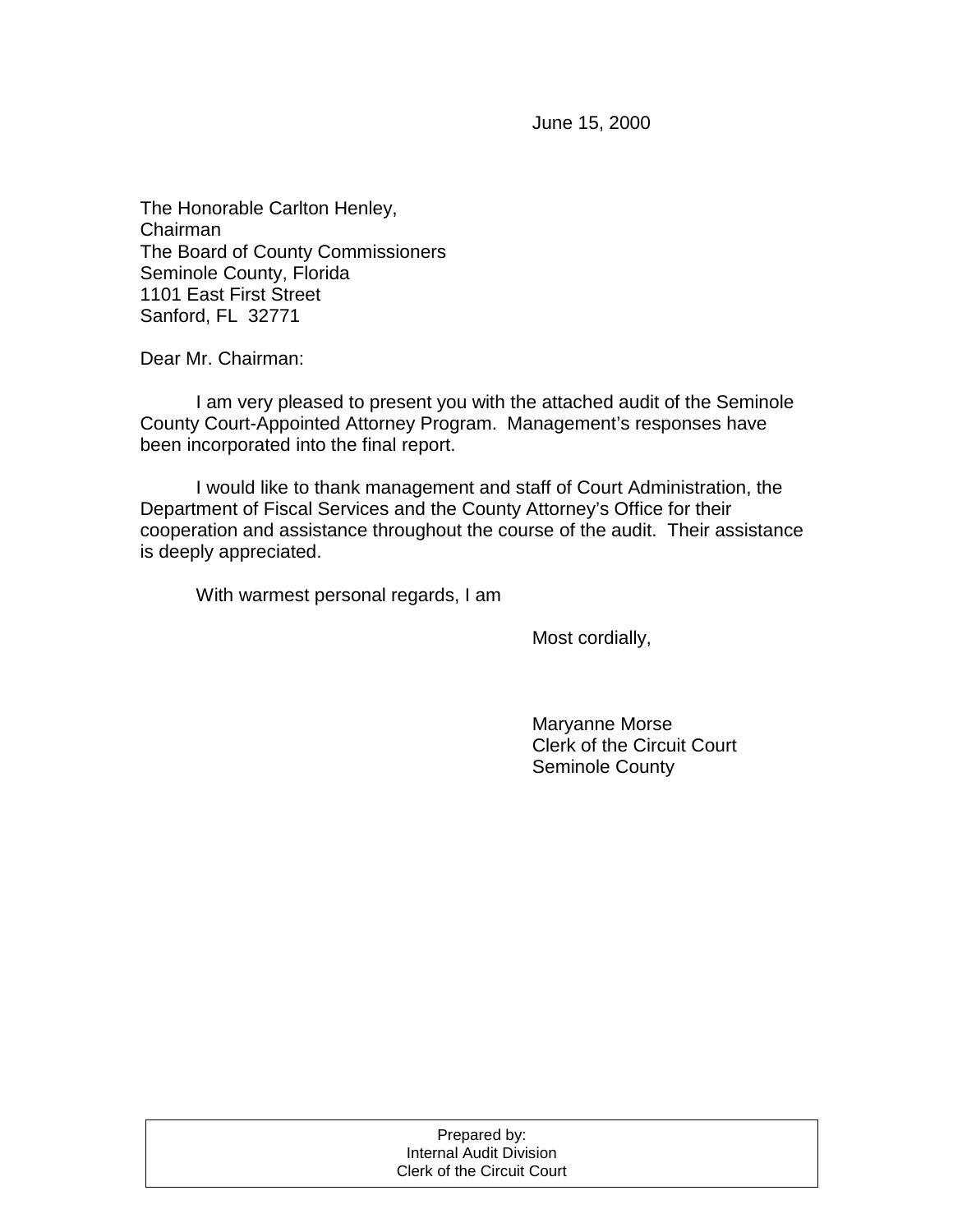# **DISTRIBUTION LIST**

BOARD OF COUNTY COMMISSIONERS Grant Maloy Randall Morris Dick Van Der Weide Carlton Henley Daryl McLain

BOARD OF COUNTY COMMISSION RECORDS Sandra McCann

> COURT ADMINISTRATION Eric Silverberg

DEPARTMENT OF FISCAL SERVICES Cindy Hall

COUNTY ATTORNEY'S OFFICE Greg Hass

| Prepared by:               |  |
|----------------------------|--|
| Internal Audit Division    |  |
| Clerk of the Circuit Court |  |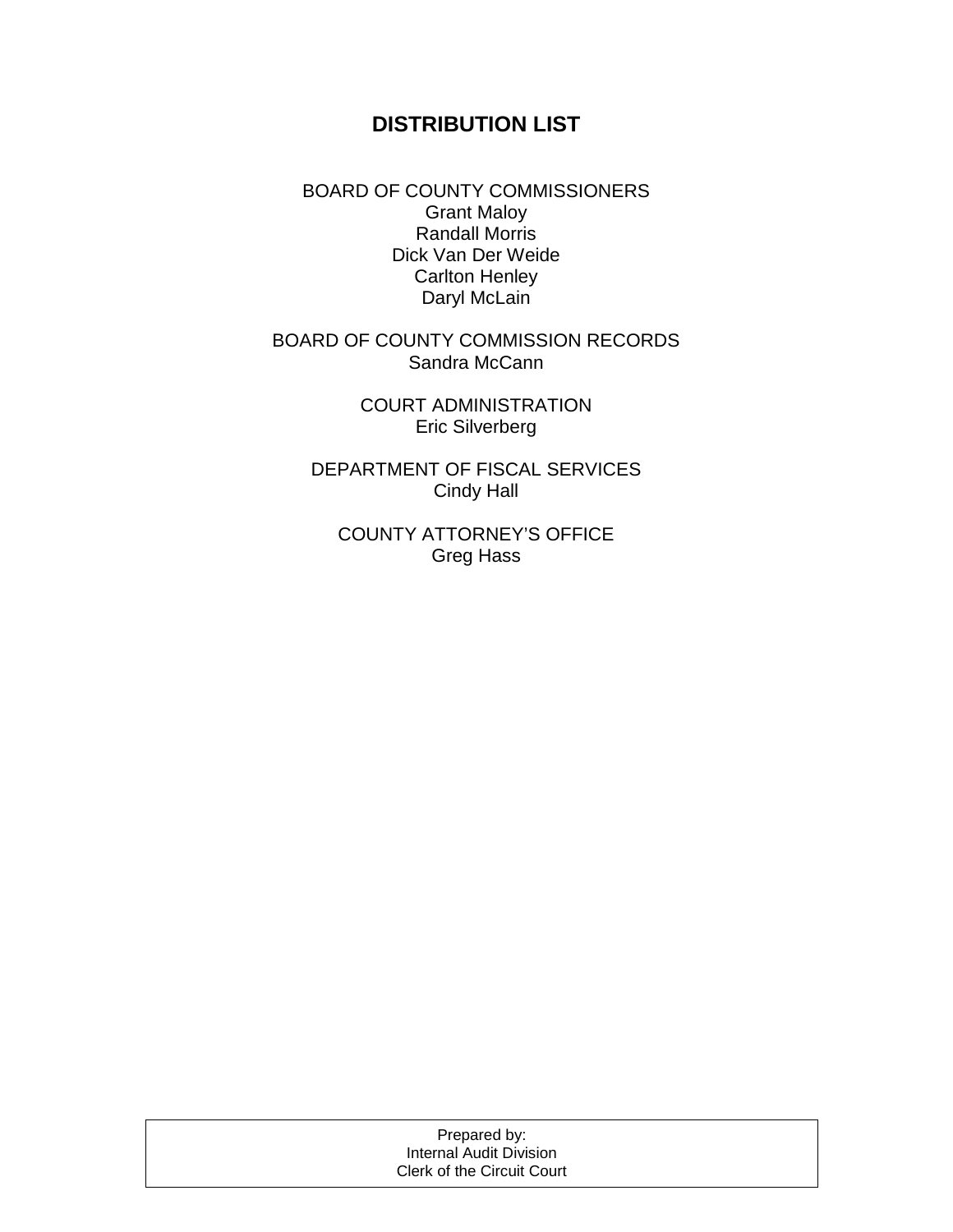# **TABLE OF CONTENTS**

| <b>Introduction</b>                                                         |  |
|-----------------------------------------------------------------------------|--|
|                                                                             |  |
|                                                                             |  |
|                                                                             |  |
|                                                                             |  |
| <b>Findings and Recommendations</b>                                         |  |
| 1. The County does not have an accurate forecast of future expenditures3    |  |
| 2. Trial Judges are establishing rates of pay for court-appointed attorneys |  |
| 3. Four contracts for special public defenders expired on                   |  |

| Prepared by:               |  |
|----------------------------|--|
| Internal Audit Division    |  |
| Clerk of the Circuit Court |  |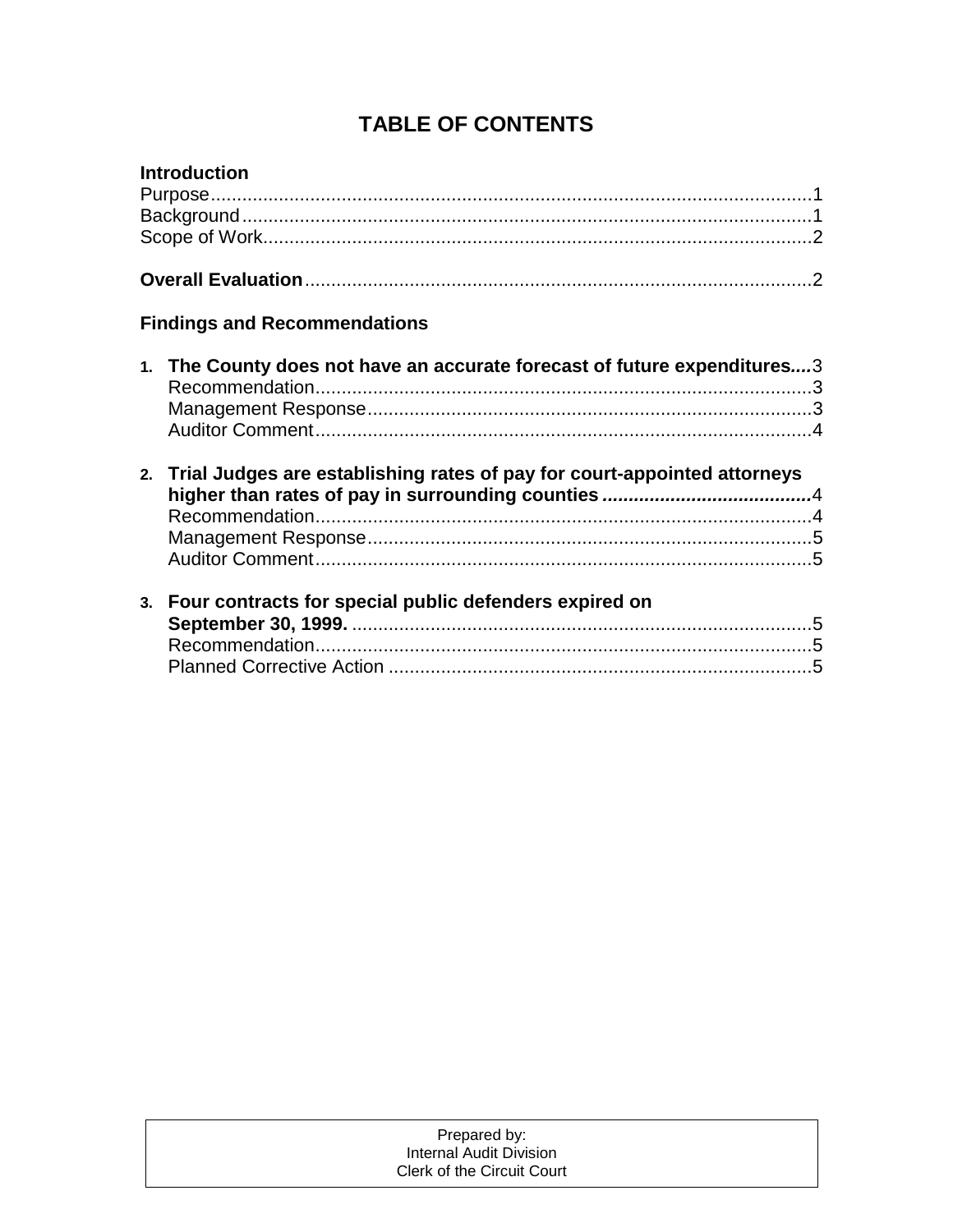#### **SEMINOLE COUNTY COURT ADMINISTRATION 18TH JUDICIAL CIRCUIT AND SEMINOLE COUNTY ATTORNEY'S OFFICE**

#### **LIMITED REVIEW OF THE COURT-APPOINTED ATTORNEY PROGRAM**

The Internal Audit Division of the Clerk of the Circuit Court has completed a limited review of the Court-Appointed Attorney Program for the Eighteenth Judicial Circuit (Seminole County). Each judicial circuit has a Circuit Conflict Committee comprised of the chief judge or designee, one representative from each board of county commissioners within the circuit, and the Public Defender. The Circuit Conflict Committee shares management responsibilities for the Court-Appointed Attorney program along with Seminole County Attorney's Office, and the Court Administrator's Office for the Eighteenth Judicial Circuit. The responsibility of the Circuit Conflict Committee is to select and approve attorneys for all appointments pursuant to Sections 925.035 and 27.53(3), Florida Statute. The County Attorney's Office has the responsibility of drafting contracts between Seminole County and the conflict attorneys. The Court Administrator is responsible for monitoring caseloads and assigning conflict attorneys to cases.

#### **PURPOSE**

The purpose of the review was to determine if the administrative controls over the Court-Appointed Attorney Program are adequate and operating as intended in compliance with applicable laws, regulations, and other Seminole County policies and procedures. Specifically, to determine if payments to courtappointed attorneys are in compliance with contractual agreements between those attorneys and Seminole County.

### **BACKGROUND**

The Court-Appointed Attorney Program provides legal counsel to indigents when court proceedings have been brought against them; and when representation by the Seminole County Public Defender's Office would constitute a conflict of interest for the public defender. For example, if charges are brought against multiple defendants in a crime and a public defender is assigned to one of those defendants, it would constitute a "conflict of interest" for that same public defender, or the Public Defender's Office, to be assigned to represent any of the other defendants. Before appointing a public defender or "conflict attorney", Florida Statute requires the court to consider a completed affidavit that contains the financial information specified in Section 27.82 (1)(f) and to make a preliminary determination of indigency, pending

| Prepared by:               |  |
|----------------------------|--|
| Internal Audit Division    |  |
| Clerk of the Circuit Court |  |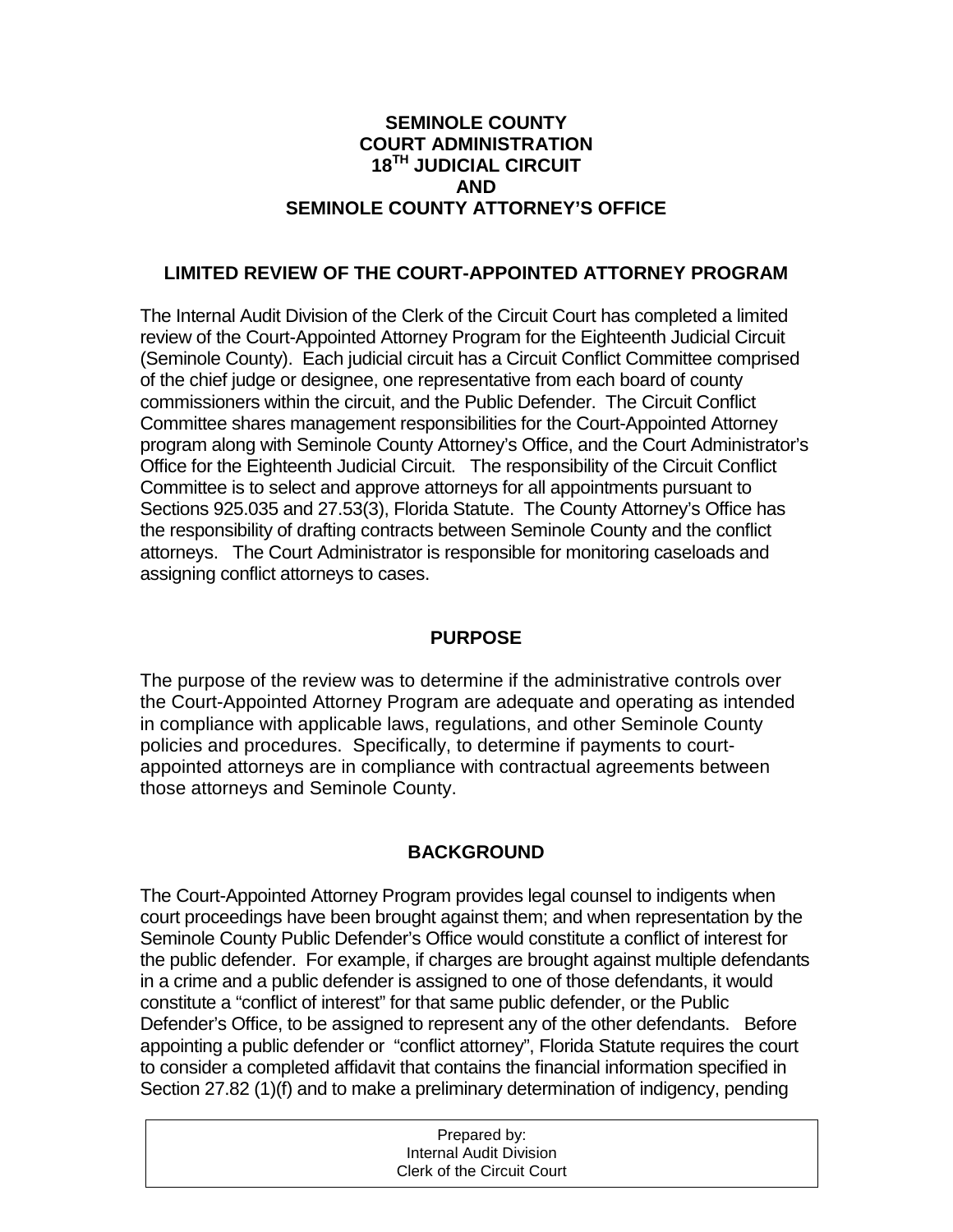verification by the indigency examiner. The determination of indigency for purposes of appointing the public defender or conflict attorney may be made at any stage of the proceedings.

Payments to court-appointed attorneys are set forth under Florida Statute 27.53(3); compensation is calculated per Florida Statute 925.036 and Administrative Order 96-33.

## **SCOPE OF WORK**

The review was limited to an examination of payments to contract attorneys for the period of October 1, 1998 through September 30, 1999. Actual payments to contract attorneys for the year ending September 30, 1999 were \$1,188,274.00. All source documents related to the Court-Appointed Attorney Program were subject to review.

Our audit coverage included:

- Testing of County Finance records to determine if payments were made in accordance with contractual provisions and based on a bona fide legal proceeding;
- Interviews with the Senior Deputy Court Administrator and County Attorney regarding procedures on appointment and terms of appointment of conflict attorneys;
- Interviews with the Department of Fiscal Services as to the formulation of the fiscal budget;
- Analysis of expenditures by attorney and by case type between felony, probate, juvenile and others for the fiscal years ending Sept. 30, 1996, Sept. 30, 1997, Sept. 30, 1998 and Sept. 30, 1999; and,
- Review of financial statements and applicable administrative orders and other applicable policies and procedures.

The audit fieldwork was started on November 8, 1999 and completed on December 22, 1999. The audit was conducted by Gail A. Joubran.

## **OVERALL EVALUATION**

It is our opinion that the administrative controls over the Court-Appointed Attorney Program are adequate and operating as intended in compliance with applicable laws, regulations and other Seminole County policies and procedures. Payments to court-appointed attorneys are in compliance with contractual agreements.

| Prepared by:               |  |
|----------------------------|--|
| Internal Audit Division    |  |
| Clerk of the Circuit Court |  |
|                            |  |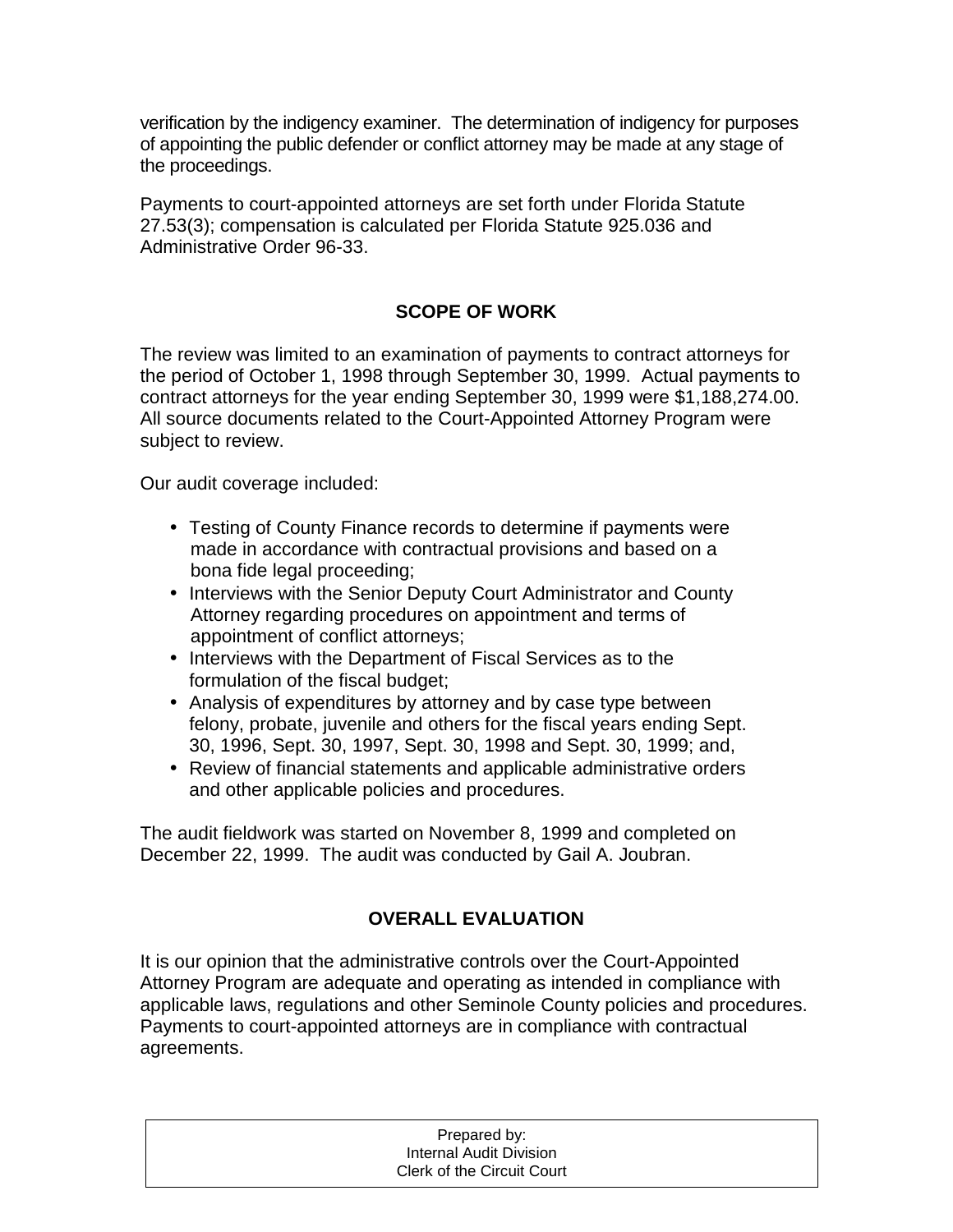Certain conditions exist, however, that warrant management's further attention:

- The County does not have an adequate forecast of future expenditures;
- Trial Judges are establishing rates of pay for court-appointed attorneys higher than rates of pay in surrounding counties; and,
- Contracts for four special public defenders expired on September 30, 1999, however these attorneys continue to render services with pay, but without a contract.

The details of the findings and recommendations follow:

### **FINDING NO. 1**

# *The county does not have an accurate forecast of future expenditures.*

During the Fiscal Year 1997-98 budget process, Seminole County Court Administration and the Office of Fiscal Services projected a \$550,000.00 need to the Board of County Commissioners for conflict attorneys. This projection was grossly understated, as actual payments for the year totaled \$960,352.00. Similarly, for Fiscal Year 1989-99, the Department of Fiscal Services and Seminole County Court Administration projected a need of \$650,000.00; actual expenses incurred for Fiscal Year 1998-99 were \$1,188,274.00.

It appears that the Office of Fiscal Services and Seminole County Court Administration did not adequately plan for the rise in felony and juvenile expenditures. For the Fiscal Year 1998-99, felony alone experienced a 73 percent increase in legal costs.

#### **Recommendation**

We recommend that the Department of Fiscal Services resubmit a forecast for the remaining year based on actual expenses incurred for the fiscal year to the Board of County Commissioners for approval. Future budgets for the Court-Appointed Attorney Program need to be prepared in light of the prior year's actual expense reports, arrest reports and open conflict case reports.

#### **Management Response**

The following is a response from the Director of Fiscal Services: "On April 25, 2000, the Board of County Commissioners approved an additional \$800,000.00 to the budget of the Court Appointed Attorney account line, bringing the total budget to \$1,600,00.00. Annual expenditure changes in this account line have ranged from a negative 3% change to a positive 89% change over the past five years, making a statistical analysis impossible. We selected the \$800,000.00 increase based on a six-month year-to-date expenditure of \$731,965.00. If future

| Prepared by:               |  |
|----------------------------|--|
| Internal Audit Division    |  |
| Clerk of the Circuit Court |  |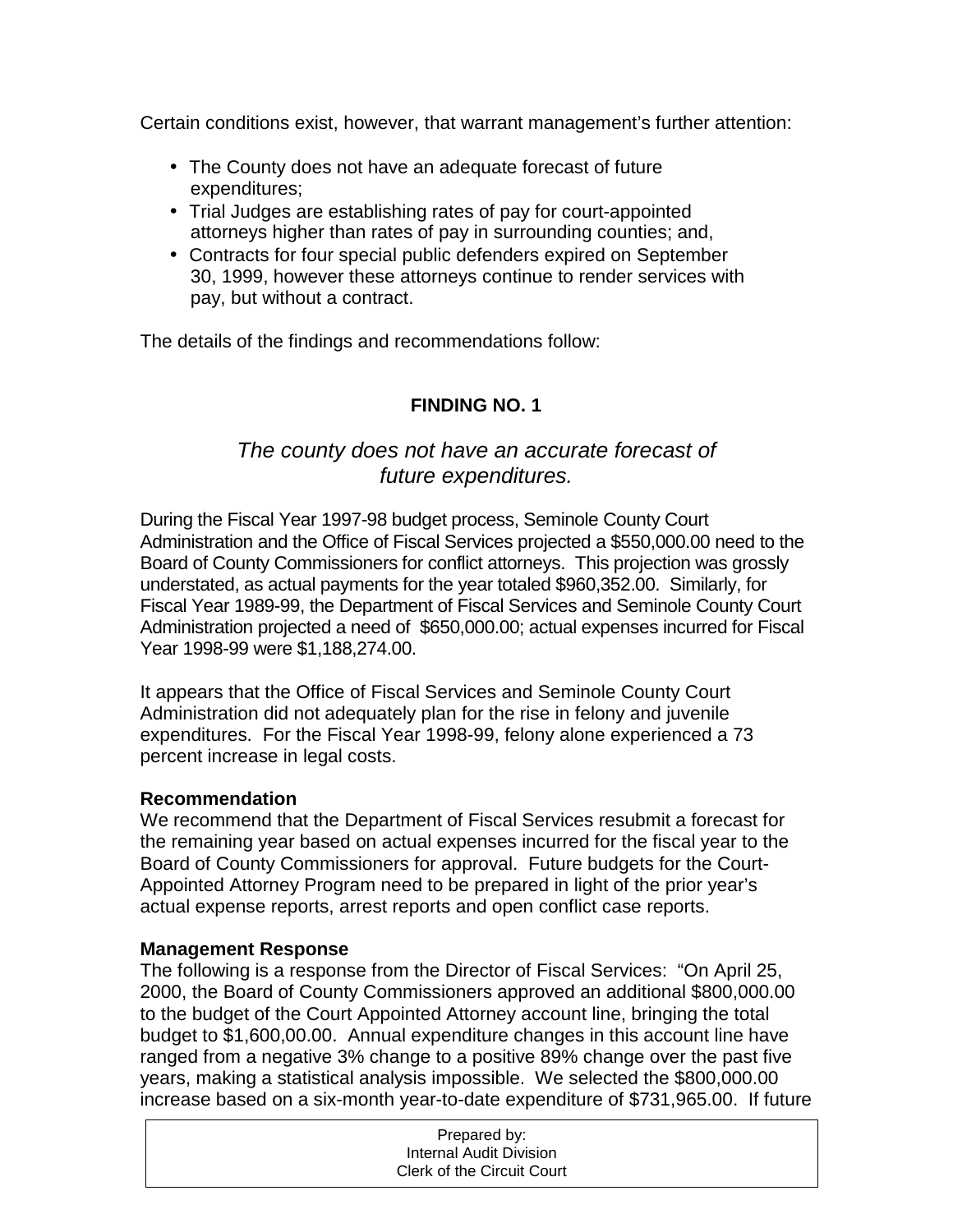average monthly expenditures mirror expenditures in the month of March, this increase will be low and will necessitate additional funding. However, if future average monthly expenditures mirror expenditures in the month of April, we will have adequate funding. We will continue to monitor the expenditures**."** 

#### **Audit Comment**

In light of the growth of court-appointed expenditures, we continue to recommend that the fiscal year budget submitted to the Board of County Commissioners be based on an analysis of the actual expense for the previous year, as well as an analysis of arrest reports and open case reports. Although we agree that the cost of the program can fluctuate, we encourage the County to fund the program sufficiently to minimize large mid-year adjustments.

### **FINDING NO. 2**

## *Trial judges are establishing rates of pay for court-appointed attorneys higher than rates of pay in surrounding counties.*

An attorney appointed pursuant to Section 925.035 or 27.53, Florida Statute shall, at the conclusion of the representation, be compensated at an hourly rate fixed by the chief judge or senior judge of the circuit in an amount not to exceed the prevailing hourly rate for similar representation rendered in the circuit.

The hourly rate for court-appointed attorneys in Seminole County, per Administrative Order No. 96-33, varies from not less than \$60.00 per hour to not more than \$150.00 per hour.

From a random review of cases for the years ending Sept. 30, 1996, Sept. 30, 1997, Sept. 30, 1998 and Sept. 30, 1999, Seminole County paid an average rate of \$100.00 per hour for court-appointed attorneys (based on hours-billed and dollarsspent).

Internal Audit reviewed administrative orders for Polk, Dade, Palm Beach, Pasco, Pinellas, Broward and Orange Counties. We found that these counties all had established fixed rates for reimbursing their court-appointed attorneys (Seminole's is adjustable). For example, Orange County pays \$75.00 an hour for most of its cases. By establishing a fixed rate of pay similar to those rates charged by surrounding counties, we believe Seminole County could save approximately \$400,000.00 in legal fees over a three-year period. This savings was estimated by taking the average rate of \$100.00 now being paid in Seminole County versus the fixed rate of \$75.00 being paid in Orange County for similar cases.

#### **Recommendation**

We recommend that the current Administrative Order No. 96-33 be amended to

| Prepared by:               |  |
|----------------------------|--|
| Internal Audit Division    |  |
| Clerk of the Circuit Court |  |